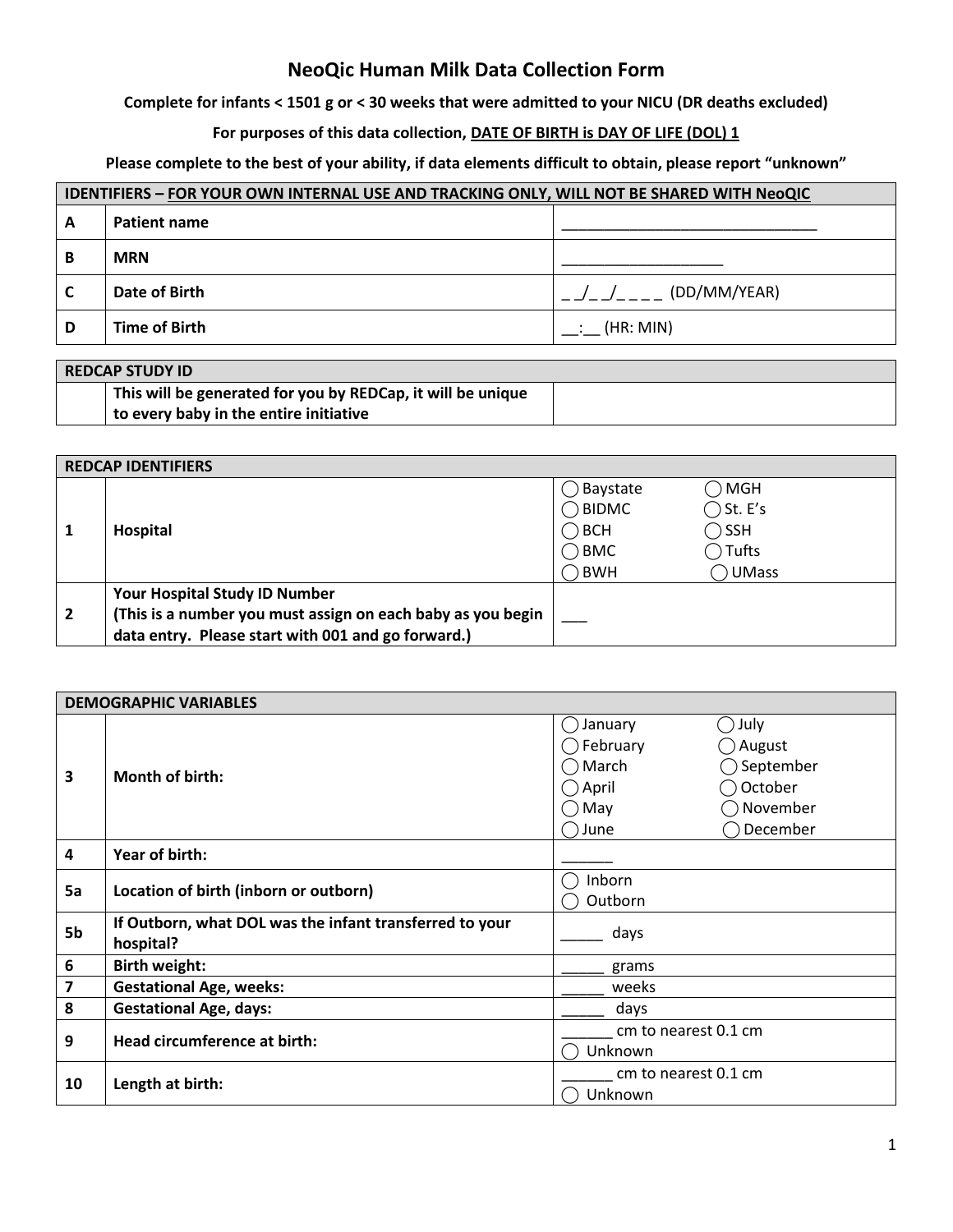|                 |                                                                                   | <b>Black of African American</b>                     |
|-----------------|-----------------------------------------------------------------------------------|------------------------------------------------------|
|                 |                                                                                   | White                                                |
|                 |                                                                                   | ◯ Asian                                              |
| 11              | <b>Maternal race:</b>                                                             | ◯ American Indian/Alaska Native                      |
|                 |                                                                                   | ◯ Native Hawaiian/Other Pacific Islander             |
|                 |                                                                                   | Other                                                |
|                 |                                                                                   | Unknown                                              |
|                 |                                                                                   | Not Hispanic                                         |
| 12              | <b>Ethnicity of Mother:</b>                                                       | $\bigcirc$ Hispanic                                  |
|                 |                                                                                   | Unknown                                              |
|                 |                                                                                   | $\bigcirc$ English                                   |
|                 |                                                                                   | $\bigcirc$ Spanish                                   |
|                 |                                                                                   | ◯ Haitian Creole                                     |
|                 |                                                                                   | $\bigcap$ Chinese                                    |
|                 |                                                                                   | ◯ Portuguese                                         |
|                 |                                                                                   | $\bigcap$ Arabic                                     |
|                 | <b>Maternal Language</b>                                                          | $\bigcap$ Vietnamese                                 |
|                 |                                                                                   | $\bigcap$ Khmer                                      |
|                 |                                                                                   | $\bigcirc$ Cape Verdean                              |
|                 |                                                                                   | $\bigcap$ Russian                                    |
|                 |                                                                                   | ◯ Korean                                             |
|                 |                                                                                   | $\bigcirc$ Other $\_$                                |
|                 |                                                                                   | Unknown                                              |
|                 |                                                                                   |                                                      |
|                 | <b>Maternal Age</b>                                                               |                                                      |
|                 |                                                                                   |                                                      |
|                 |                                                                                   |                                                      |
| 13              | <b>Infant sex</b>                                                                 | Female                                               |
|                 |                                                                                   | Male                                                 |
|                 |                                                                                   |                                                      |
| 14              | <b>Plurality</b>                                                                  | $\bigcirc$ Singleton                                 |
|                 |                                                                                   | Multiple                                             |
|                 | PRENATAL EDUCATION VARIABLES                                                      |                                                      |
|                 |                                                                                   | No                                                   |
| 15a             | Did the mother of this infant receive a prenatal consultation                     | Yes<br>$($ )                                         |
|                 | by an MD/NP as documented in the medical record?                                  | Unknown                                              |
|                 | If Yes to 15a, please indicate if the consult note indicates                      |                                                      |
|                 | counseling regarding human milk. Specifically, mark "Yes"                         | No                                                   |
| 15 <sub>b</sub> | if "human milk", "breast milk", "mother's milk", "mother's                        | $\bigcap$ Yes                                        |
|                 | own milk" or "breastfeeding" is mentioned.                                        | Unknown                                              |
|                 |                                                                                   | No                                                   |
|                 | <b>OPTIONAL: Did the mother of this infant receive a prenatal</b>                 | Yes                                                  |
| 15c             | consultation by a lactation consultant as documented in the                       | $\bigcap$ Unknown                                    |
|                 | medical record                                                                    | $\bigcap N/A$ ; our hospital has chosen not to track |
|                 |                                                                                   | this variable at this time                           |
|                 | BREASTFEEDING INITATION VARIABLES- Answers apply to the first 7 days of life only |                                                      |
|                 |                                                                                   | hours of life (round to nearest hour)                |
|                 | Within the first 7 days of life, what hour of life did the                        | $\bigcirc$ Never initiated pumping or hand           |
| 16              | mother initiate pumping or hand expression?                                       | expression in the first 7 days                       |
|                 |                                                                                   | Unknown                                              |
|                 |                                                                                   |                                                      |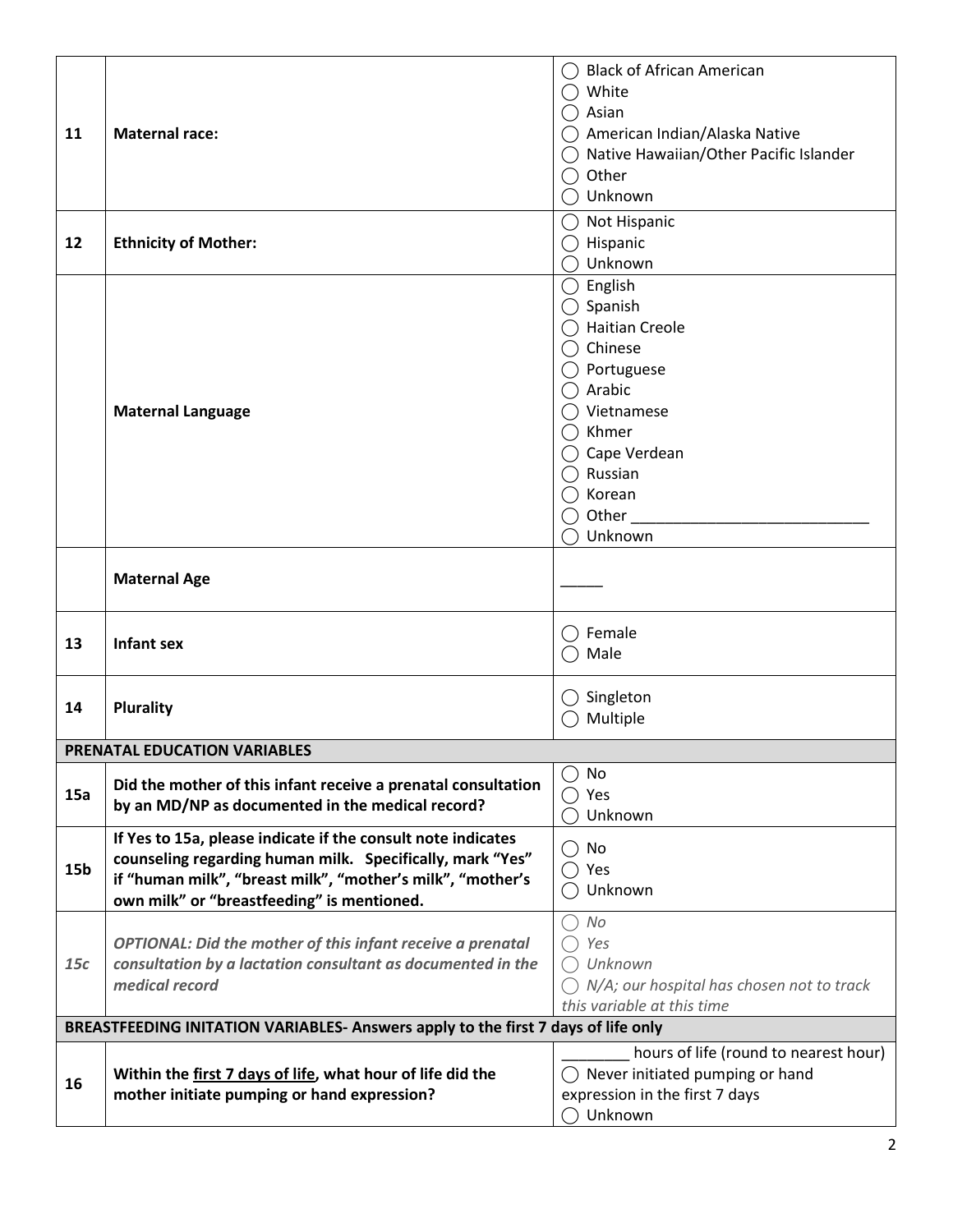| 17  | Within the first 7 days of life, what DOL did a lactation<br>consultant counsel the mother, as evidenced by a<br>consultation note in the infant or mother's medical record? | days of life                                          |
|-----|------------------------------------------------------------------------------------------------------------------------------------------------------------------------------|-------------------------------------------------------|
|     |                                                                                                                                                                              | () A lactation consultant never counseled this        |
|     |                                                                                                                                                                              | mother in the first 7 days                            |
|     |                                                                                                                                                                              | Unknown                                               |
|     |                                                                                                                                                                              | hours of life (round to nearest hour)                 |
|     | Within the first 7 days of life, what hour of life did the infant                                                                                                            | $\bigcap$ Never received mother's own milk in the     |
| 18  | first receive mother's own milk (colostrum or any other<br>mother's own milk)? (via oral care or enterally)                                                                  | first 7 days                                          |
|     |                                                                                                                                                                              |                                                       |
|     |                                                                                                                                                                              | Unknown                                               |
|     |                                                                                                                                                                              | hours of life (round to nearest hour)                 |
| 19  | Within the first 7 days of life only, what hour of life did the                                                                                                              | $\bigcap$ Never received donor milk in the first 7    |
|     | infant first receive donor milk? (via oral care or enterally)?                                                                                                               | days                                                  |
|     |                                                                                                                                                                              | Unknown                                               |
|     |                                                                                                                                                                              | hours of life (round to nearest hour)                 |
| 20  | Within the first 7 days of life only, what hour of life did the                                                                                                              | $\bigcirc$ Never received formula in the first 7 days |
|     | infant first receive formula? (via oral care or enterally)?                                                                                                                  | Unknown                                               |
|     | DOL 7 VARIABLES- Reminder, the day of birth is DOL 1                                                                                                                         |                                                       |
|     |                                                                                                                                                                              |                                                       |
| 21  | Was the infant still admitted to your NICU on DOL 7?                                                                                                                         | $\bigcirc$ NO (move question 45)                      |
|     |                                                                                                                                                                              | YES                                                   |
|     | On DOL 7, the infant received the following feeding types:                                                                                                                   | ◯ Mother's own milk                                   |
|     | (check all that apply)                                                                                                                                                       | Donor milk                                            |
|     | See appendix for definitions of feeding types                                                                                                                                | $\bigcap$ Formula                                     |
| 22  | Note: feeding type refers to the base component of the feed,                                                                                                                 | None<br>$($ )                                         |
|     | not the fortifier or supplement                                                                                                                                              | Unknown                                               |
|     |                                                                                                                                                                              | N/A; infant not admitted on DOL 7                     |
|     | OPTIONAL: On DOL 7, what percent of each of the following                                                                                                                    |                                                       |
|     | feeding types did the infant receive?                                                                                                                                        | % Mother's own milk                                   |
|     |                                                                                                                                                                              |                                                       |
|     | % feeding type = (ml consumed of a feeding type/total ml                                                                                                                     | % Donor milk                                          |
|     | consumed) X 100                                                                                                                                                              | % Formula                                             |
|     | (round to nearest %)                                                                                                                                                         | None                                                  |
| 22a |                                                                                                                                                                              | Unknown                                               |
|     | Note: feeding type refers to the base component of the feed,                                                                                                                 | N/A; our hospital has chosen not to track             |
|     | not the fortifier or supplement                                                                                                                                              | this variable at this time.                           |
|     |                                                                                                                                                                              |                                                       |
|     | Also, please indicate if the infant received MOM directly at                                                                                                                 | This baby directly breast fed                         |
|     | the breast                                                                                                                                                                   |                                                       |
|     |                                                                                                                                                                              | <b>NO</b><br>( )                                      |
|     | Was skin to skin or kangaroo care performed on DOL 7 with                                                                                                                    | <b>YES</b>                                            |
| 23  | the mother, as documented in medical record (any progress                                                                                                                    | Unknown                                               |
|     | note or nursing flow sheets)?                                                                                                                                                |                                                       |
|     |                                                                                                                                                                              | N/A; infant not admitted on DOL 7                     |
|     | DOL 14 VARIABLES- Reminder, the day of birth is DOL 1                                                                                                                        |                                                       |
| 24  | Was the infant still admitted to your NICU on DOL 14?                                                                                                                        | $\bigcirc$ NO (move to question 45)                   |
|     |                                                                                                                                                                              | <b>YES</b>                                            |
|     | On DOL 14, the infant received the following feeding types:                                                                                                                  | Mother's own milk                                     |
|     | (check all that apply)                                                                                                                                                       | Donor milk                                            |
| 25  | See appendix for definitions of feeding types                                                                                                                                | Formula                                               |
|     | Note: feeding type refers to the base component of the feed,                                                                                                                 | None                                                  |
|     | not the fortifier or supplement                                                                                                                                              | Unknown                                               |
|     |                                                                                                                                                                              |                                                       |
|     |                                                                                                                                                                              | N/A; infant not admitted on DOL 14                    |
|     | OPTIONAL: On DOL 14, what percent of each of the                                                                                                                             | % Mother's own milk                                   |
| 25a | following feeding types did the infant receive?                                                                                                                              | % Donor milk                                          |
|     | % feeding type = (ml consumed of a feeding type/total ml                                                                                                                     | % Formula                                             |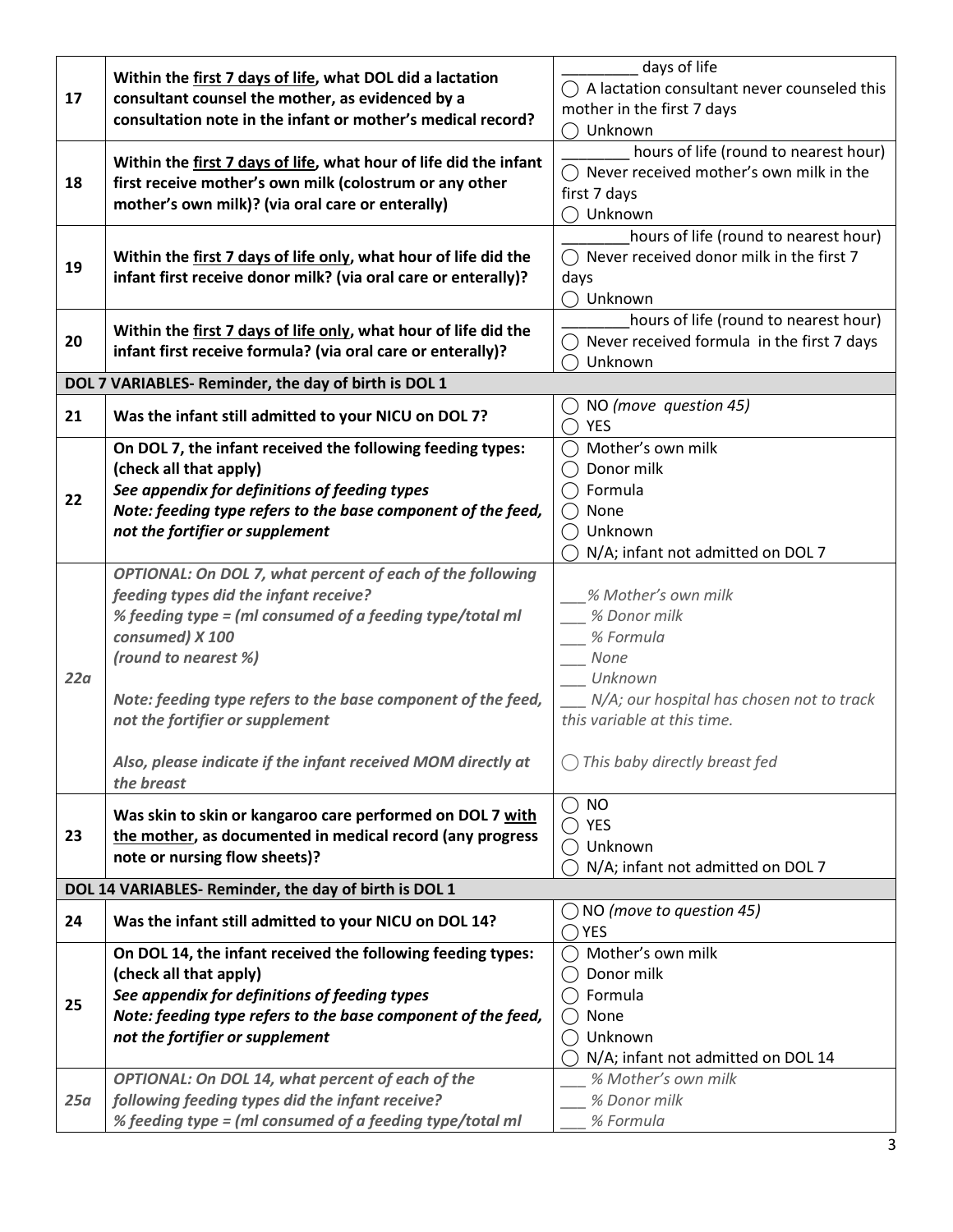|            | consumed) X 100                                              | None                                                 |
|------------|--------------------------------------------------------------|------------------------------------------------------|
|            | (round to nearest %)                                         | Unknown                                              |
|            |                                                              | N/A; our hospital has chosen not to track            |
|            | Note: feeding type refers to the base component of the feed, | this variable at this time                           |
|            | not the fortifier or supplement                              |                                                      |
|            |                                                              |                                                      |
|            |                                                              | This baby directly breast fed                        |
|            | Also, please indicate if the infant received MOM directly at |                                                      |
|            | the breast                                                   |                                                      |
|            |                                                              | $\bigcirc$ NO                                        |
|            | Was skin to skin or kangaroo care performed on DOL 14        | YES                                                  |
| 26         | with the mother, as documented in medical record (any        |                                                      |
|            | progress note or nursing flow sheets)?                       | Unknown                                              |
|            |                                                              | N/A; infant not admitted on DOL 24                   |
|            | OPTIONAL: How many days was skin to skin or kangaroo         |                                                      |
|            | care with the mother performed from DOL 1 to DOL 14?         | days                                                 |
| 26a        |                                                              | Unknown                                              |
|            |                                                              | $\bigcirc$ N/A; our hospital has chosen not to track |
|            | Note: If skin to skin was performed multiple times on 1 day, | this variable at this time                           |
|            | count this as only 1 day.                                    |                                                      |
|            | DOL 21 VARIABLES- Reminder, the day of birth is DOL 1        |                                                      |
| 27         | Was the infant still admitted to your NICU on DOL 21?        | NO (move to question 45)                             |
|            |                                                              | YES                                                  |
| 28         | On DOL 21, the infant received the following feeding types:  | Mother's own milk                                    |
|            | (check all that apply)                                       | Donor milk                                           |
|            |                                                              |                                                      |
|            | See appendix for definitions of feeding types                | Formula                                              |
|            | Note: feeding type refers to the base component of the feed, | None                                                 |
|            | not the fortifier or supplement                              | Unknown                                              |
|            |                                                              | N/A; infant not admitted on DOL 21                   |
|            | OPTIONAL: On DOL 21, what percent of each of the             |                                                      |
|            | following feeding types did the infant receive?              | % Mother's own milk                                  |
|            |                                                              |                                                      |
|            | % feeding type = (ml consumed of a feeding type/total ml     | % Donor milk                                         |
|            | consumd) X 100                                               | % Formula                                            |
|            | (round to nearest %)                                         | None                                                 |
| <b>28a</b> |                                                              | Unknown                                              |
|            | Note: feeding type refers to the base component of the feed, | N/A; our hospital has chosen not to track            |
|            |                                                              |                                                      |
|            | not the fortifier or supplement                              | this variable at this time                           |
|            |                                                              |                                                      |
|            | Also, please indicate if the infant received MOM directly at | This baby directly breast fed                        |
|            | the breast                                                   |                                                      |
| 29         | Was skin to skin or kangaroo care performed on DOL 21        | <b>NO</b>                                            |
|            | with the mother, as documented in medical record (any        | <b>YES</b>                                           |
|            |                                                              |                                                      |
|            | progress notes or nursing flow sheets)?                      | Unknown                                              |
|            |                                                              | N/A; infant not admitted on DOL 21                   |
|            | DOL 28 VARIABLES- Reminder, the day of birth is DOL 1        |                                                      |
|            |                                                              | NO (move to question 45)                             |
| 30         | Was the infant still admitted to your NICU on DOL 28?        | <b>YES</b>                                           |
|            | On DOL 28, the infant received the following feeding types:  | Mother's own milk                                    |
|            | (check all that apply)                                       | Donor milk                                           |
|            |                                                              |                                                      |
| 31         | See appendix for definitions of feeding types                | Formula                                              |
|            | Note: feeding type refers to the base component of the feed, | None                                                 |
|            | not the fortifier or supplement                              | Unknown                                              |
|            |                                                              | N/A; infant not admitted on DOL 28                   |
| 31a        |                                                              | % Mother's own milk                                  |
|            | OPTIONAL: On DOL 28, what percent of each of the             |                                                      |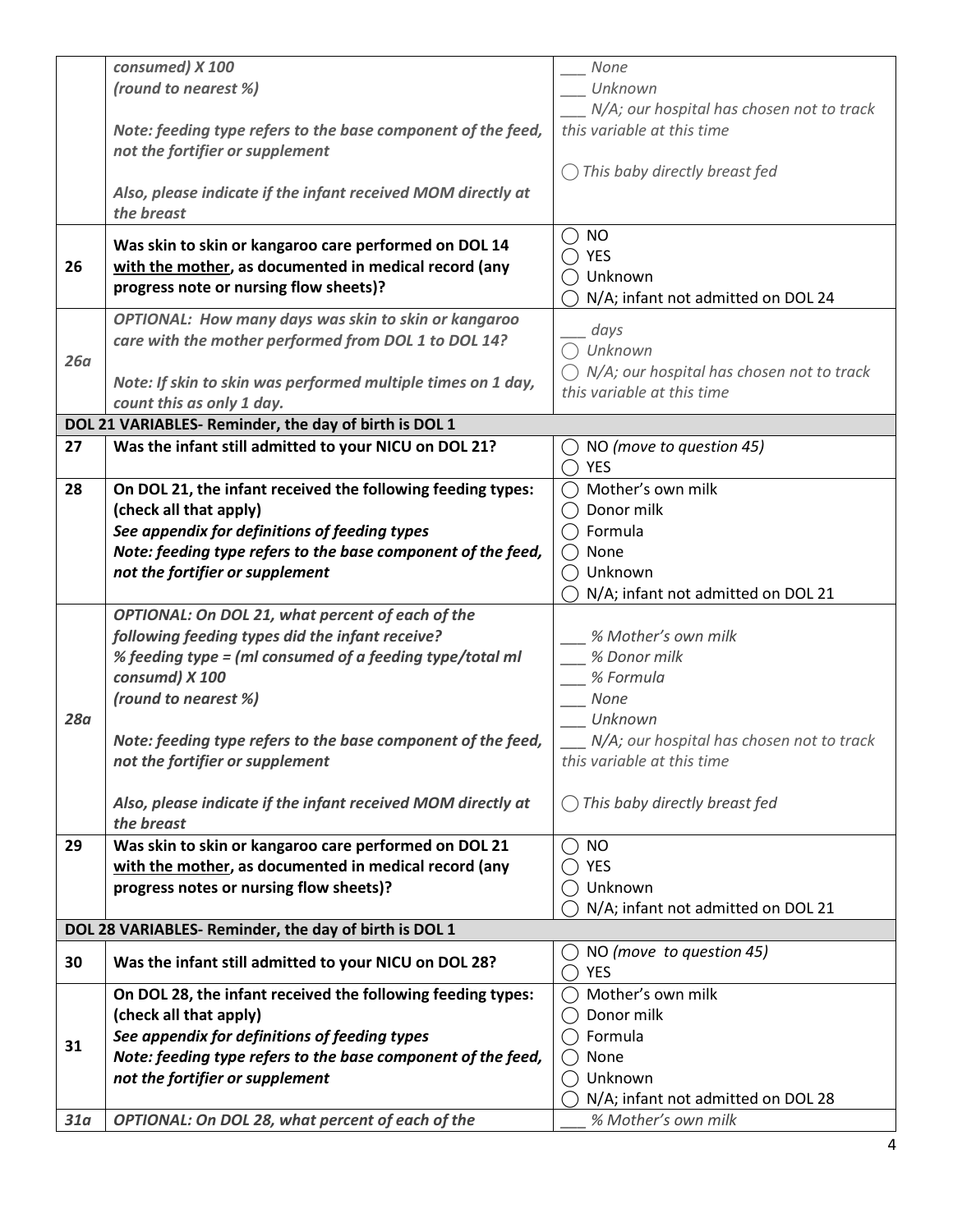|     | following feeding types did the infant receive?                                           | % Donor milk                                         |
|-----|-------------------------------------------------------------------------------------------|------------------------------------------------------|
|     | % feeding type = (ml consumed of a feeding type/total ml                                  | % Formula                                            |
|     | consumed) X 100                                                                           | None                                                 |
|     | (round to nearest %)                                                                      | Unknown                                              |
|     |                                                                                           |                                                      |
|     |                                                                                           | N/A; our hospital has chosen not to track            |
|     | Note: feeding type refers to the base component of the feed,                              | this variable at this time.                          |
|     | not the fortifier or supplement                                                           |                                                      |
|     |                                                                                           | $\bigcirc$ This baby directly breast fed             |
|     | Also, please indicate if the infant received MOM directly at                              |                                                      |
|     |                                                                                           |                                                      |
|     | the breast                                                                                |                                                      |
|     | Was skin to skin or kangaroo care performed on DOL 28                                     | <b>NO</b>                                            |
| 32  |                                                                                           | YES                                                  |
|     | with the mother, as documented in medical record (any                                     | ◯ Unknown                                            |
|     | progress notes or nursing flow sheets)?                                                   | N/A; infant not admitted on DOL 28                   |
|     | OPTIONAL: How many days was skin to skin or kangaroo                                      |                                                      |
|     |                                                                                           | days                                                 |
|     | care with the mother performed from DOL 15 to DOL 28?                                     | $\bigcap$ Unknown                                    |
| 32a |                                                                                           | $\bigcirc$ N/A; our hospital has chosen not to track |
|     | Note: If skin to skin was performed multiple times on 1 day,                              | this variable at this time                           |
|     | count this as only 1 day.                                                                 |                                                      |
|     | OPTIONAL DOL 42 VARIABLES- Reminder, the day of birth is DOL 1                            |                                                      |
|     |                                                                                           | $\bigcirc$ NO (move to question 45)                  |
|     |                                                                                           | $\bigcap$ YES                                        |
| 33  |                                                                                           |                                                      |
|     | Was the infant still admitted to your NICU on DOL 42?                                     | $\bigcirc$ N/A; our hospital has chosen not to track |
|     |                                                                                           | any variables at DOL 42 at this time (move to        |
|     |                                                                                           | question 45)                                         |
|     | On DOL 42, the infant received the following feeding types:                               | Mother's own milk                                    |
|     | (check all that apply)                                                                    | Donor milk                                           |
|     | See appendix for definitions of feeding types                                             | $\bigcirc$ Formula                                   |
| 34  | Note: feeding type refers to the base component of the feed,                              | $\bigcirc$ None                                      |
|     |                                                                                           |                                                      |
|     | not the fortifier or supplement                                                           | Unknown                                              |
|     |                                                                                           | N/A; infant not admitted on DOL 42                   |
|     | OPTIONAL: On DOL 42, what percent of each of the                                          |                                                      |
|     | following feeding types did the infant receive?                                           | % Mother's own milk                                  |
|     | % feeding type = (ml consumed of a feeding type/total ml                                  | % Donor milk                                         |
|     | consumed X 100)                                                                           | % Formula                                            |
|     |                                                                                           |                                                      |
|     | (round to nearest %)                                                                      | None                                                 |
| 34a |                                                                                           | Unknown                                              |
|     | Note: feeding type refers to the base component of the feed,                              | N/A; our hospital has chosen not to track            |
|     |                                                                                           |                                                      |
|     | not the fortifier or supplement                                                           | this variable at this time                           |
|     |                                                                                           |                                                      |
|     |                                                                                           |                                                      |
|     | Also, please indicate if the infant received MOM directly at                              | $\bigcap$ This baby directly breast fed              |
|     | the breast                                                                                |                                                      |
|     | Was skin to skin or kangaroo care performed on DOL 42                                     | <b>NO</b><br>( )                                     |
|     |                                                                                           | <b>YES</b>                                           |
| 35  | with the mother, as documented in medical record (any                                     | ◯ Unknown                                            |
|     | progress notes or nursing flow sheets)?                                                   | N/A; infant not admitted on DOL 42                   |
|     | OPTIONAL: How many days was skin to skin or kangaroo                                      |                                                      |
|     |                                                                                           | times                                                |
|     | care with the mother performed from DOL 29 to DOL 42?                                     | $\bigcap$ Unknown                                    |
| 35a |                                                                                           | N/A; our hospital has chosen not to track            |
|     | Note: If skin to skin was performed multiple times on 1 day,<br>count this as only 1 day. | this variable at this time                           |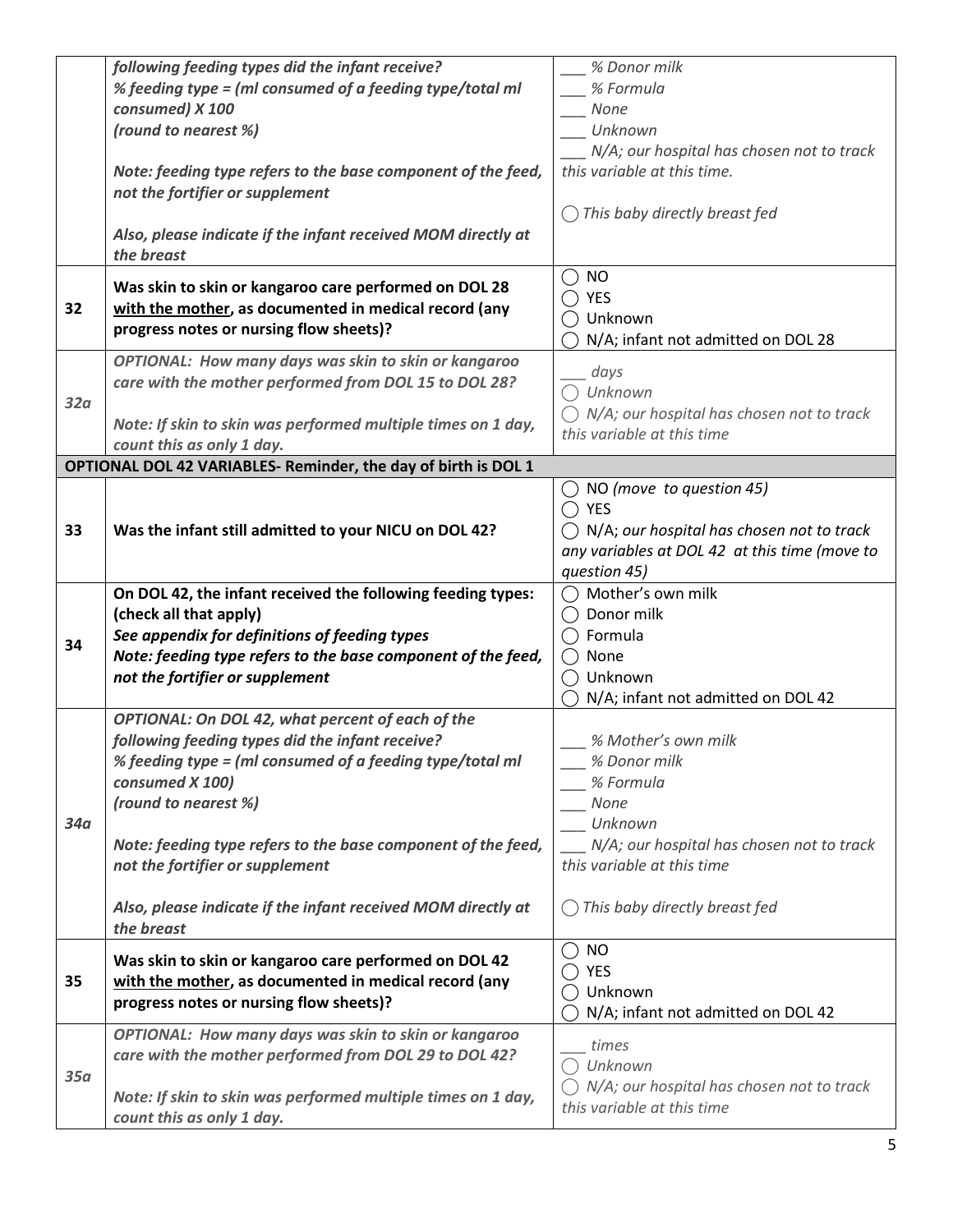| OPTIONAL DOL 56 VARIABLES- Reminder, the day of birth is DOL 1 |                                                                                                                                                                                                                                                                                                                                                                                            |                                                                                                                                                                                 |
|----------------------------------------------------------------|--------------------------------------------------------------------------------------------------------------------------------------------------------------------------------------------------------------------------------------------------------------------------------------------------------------------------------------------------------------------------------------------|---------------------------------------------------------------------------------------------------------------------------------------------------------------------------------|
| 36                                                             | Was the infant still admitted to your NICU on DOL 56?                                                                                                                                                                                                                                                                                                                                      | NO (move to question 45)<br>$\bigcap$ YES<br>$\bigcap N/A$ ; our hospital has chosen not to track<br>any variables at DOL 56 at this time (move to<br>question 45)              |
| 37                                                             | On DOL 56, the infant received the following feeding types:<br>(check all that apply)<br>See appendix for definitions of feeding types<br>Note: feeding type refers to the base component of the feed,<br>not the fortifier or supplement                                                                                                                                                  | Mother's own milk<br>Donor milk<br>$\bigcap$ Formula<br>None<br>Unknown<br>N/A; infant not admitted on DOL 56                                                                   |
| 37 <sub>a</sub>                                                | OPTIONAL: On DOL 56, what percent of each of the<br>following feeding types did the infant receive?<br>% feeding type = ml consumed of a feeding type/total ml<br>consumed) X 100<br>(round to nearest %)<br>Note: feeding type refers to the base component of the feed,<br>not the fortifier or supplement<br>Also, please indicate if the infant received MOM directly at<br>the breast | % Mother's own milk<br>% Donor milk<br>% Formula<br>None<br>Unknown<br>N/A; our hospital has chosen not to track<br>this variable at this time<br>This baby directly breast fed |
| 38                                                             | Was skin to skin or kangaroo care performed on DOL 56<br>with the mother, as documented in medical record (any<br>progress notes or nursing flow sheets)?                                                                                                                                                                                                                                  | $\bigcirc$ No<br>$\bigcirc$ yes<br>◯ Unknown<br>N/A; infant not admitted on DOL 56                                                                                              |
| <b>38a</b>                                                     | OPTIONAL: How many days was skin to skin or kangaroo<br>care with the mother performed from DOL 43 to DOL 56?<br>Note: If skin to skin was performed multiple times on 1 day,<br>count this as only 1 day.                                                                                                                                                                                 | days<br>$\bigcap$ Unknown<br>N/A; our hospital has chosen not to track<br>this variable at this time                                                                            |
|                                                                | OPTIONAL DOL 70 VARIABLES- Reminder, the day of birth is DOL 1                                                                                                                                                                                                                                                                                                                             |                                                                                                                                                                                 |
| 39                                                             | Was the infant still admitted to your NICU on DOL 70?                                                                                                                                                                                                                                                                                                                                      | $\bigcirc$ NO (move to question 45)<br><b>YES</b><br>$\bigcap N/A$ ; our hospital has chosen not to track<br>any variables on DOL 70 at this time (move to<br>question 45)      |
| 40                                                             | On DOL 70, the infant received the following feeding types:<br>(check all that apply)<br>See appendix for definitions of feeding types<br>Note: feeding type refers to the base component of the feed,<br>not the fortifier or supplement                                                                                                                                                  | Mother's own milk<br>Donor milk<br>$\bigcap$ Formula<br>None<br>Unknown<br>N/A; infant not admitted on DOL 70                                                                   |
| <b>40a</b>                                                     | OPTIONAL: On DOL 70, what percent of each of the<br>following feeding types did the infant receive?<br>% feeding type = (ml consumed of a feeding type/total ml<br>consumed) X 100<br>(round to nearest %)<br>Note: feeding type refers to the base component of the feed,                                                                                                                 | % Mother's own milk<br>% Donor milk<br>% Formula<br>None<br>Unknown<br>N/A; our hospital has chosen not to track<br>this variable at this time                                  |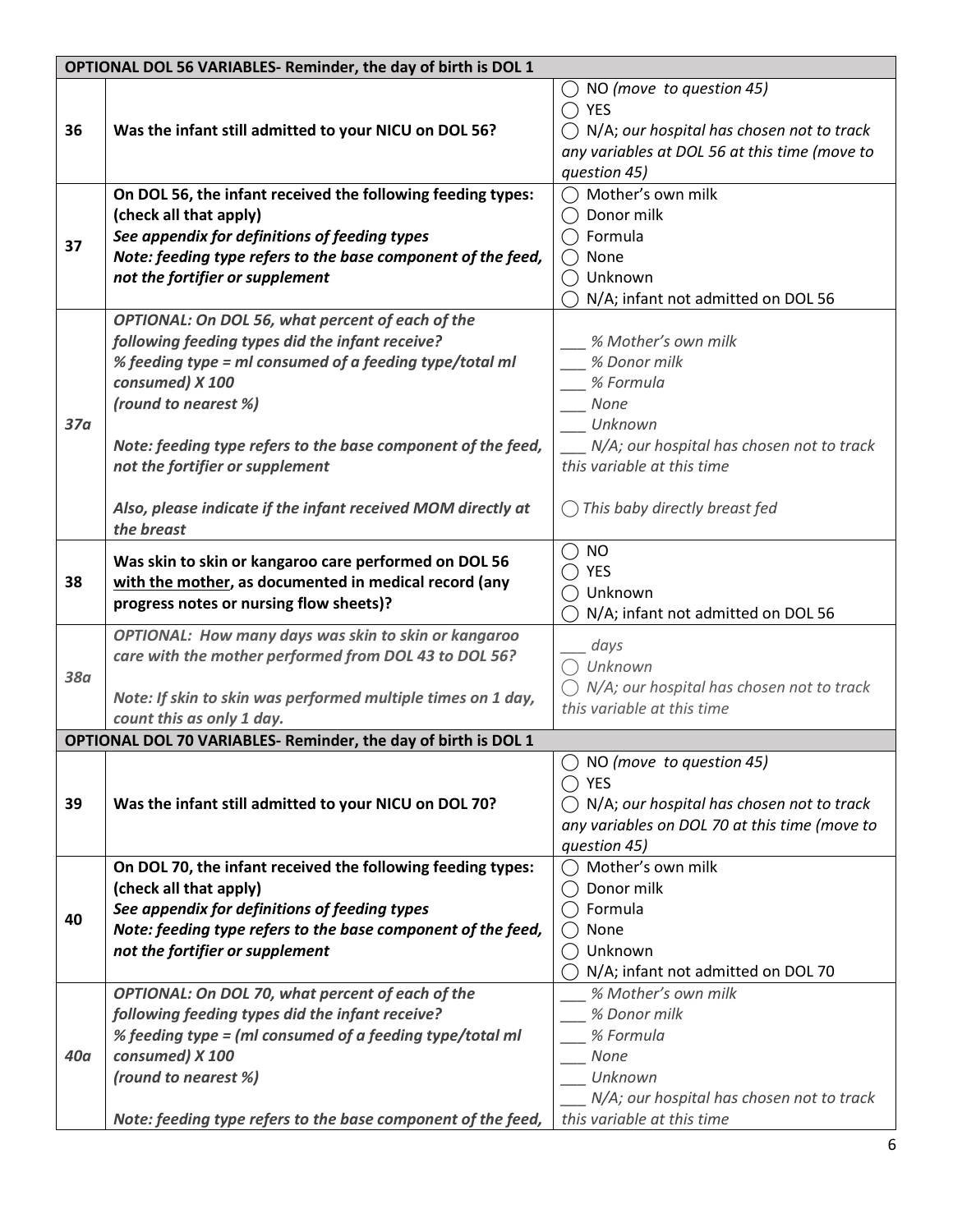|     | not the fortifier or supplement                                                             |                                                      |
|-----|---------------------------------------------------------------------------------------------|------------------------------------------------------|
|     |                                                                                             | This baby directly breast fed                        |
|     | Also, please indicate if the infant received MOM directly at                                |                                                      |
|     | the breast                                                                                  |                                                      |
|     | Was skin to skin or kangaroo care performed on DOL 70                                       | $\bigcirc$ NO                                        |
| 41  | with the mother, as documented in medical record (any                                       | $\bigcap$ YES                                        |
|     | progress notes or nursing flow sheets)?                                                     | Unknown                                              |
|     |                                                                                             | N/A; infant not admitted on DOL 70                   |
|     | OPTIONAL: How many days was skin to skin or kangaroo                                        | days                                                 |
|     | care with the mother performed from DOL 57 to DOL 70?                                       | Unknown                                              |
| 41a |                                                                                             | $\bigcirc$ N/A; our hospital has chosen not to track |
|     | Note: If skin to skin was performed multiple times on 1 day,                                | this variable at this time                           |
|     | count this as only 1 day.                                                                   |                                                      |
|     | OPTIONAL DOL 84 VARIABLES- Reminder, the day of birth is DOL 1                              |                                                      |
|     |                                                                                             | $\bigcirc$ NO (move to question 45)                  |
|     |                                                                                             | $\bigcap$ YES                                        |
| 42  | Was the infant still admitted to your NICU on DOL 84?                                       | $\bigcap N/A$ ; our hospital has chosen not to track |
|     |                                                                                             | any variables on DOL 84 at this time (move to        |
|     |                                                                                             | question 45)                                         |
|     | On DOL 84, the infant received the following feeding types:                                 | ◯ Mother's own milk                                  |
|     | (check all that apply)                                                                      | Donor milk                                           |
| 43  | See appendix for definitions of feeding types                                               | Formula                                              |
|     | Note: feeding type refers to the base component of the feed,                                | None                                                 |
|     | not the fortifier or supplement                                                             | Unknown                                              |
|     |                                                                                             | N/A; infant not admitted on DOL 84                   |
|     | OPTIONAL: On DOL 84, what percent of each of the                                            |                                                      |
|     | following feeding types did the infant receive?                                             | % Mother's own milk                                  |
|     | % feeding type = (ml consumed of a feeding type/total ml                                    | % Donor milk                                         |
|     | consumed) X 100                                                                             | % Formula                                            |
|     | (round to nearest %)                                                                        | None                                                 |
| 43a |                                                                                             | Unknown                                              |
|     | Note: feeding type refers to the base component of the feed,                                | N/A; our hospital has chosen not to track            |
|     | not the fortifier or supplement                                                             | this variable at this time                           |
|     |                                                                                             |                                                      |
|     | Also, please indicate if the infant received MOM directly at<br>the breast                  | This baby directly breast fed                        |
|     |                                                                                             |                                                      |
|     | Was skin to skin or kangaroo care performed on DOL 84                                       | $\bigcirc$ NO<br>YES                                 |
| 44  | with the mother, as documented in medical record (any                                       | ◯ Unknown                                            |
|     | progress notes or nursing flow sheets)?                                                     | N/A; infant not admitted on DOL 84                   |
|     | OPTIONAL: How many days was skin to skin or kangaroo                                        |                                                      |
|     |                                                                                             | days                                                 |
|     |                                                                                             |                                                      |
|     | care with the mother performed from DOL 71 to DOL 84?                                       | Unknown                                              |
| 44a |                                                                                             | $\bigcirc$ N/A; our hospital has chosen not to track |
|     | Note: If skin to skin was performed multiple times on 1 day,                                | this variable at this time                           |
|     | count this as only 1 day.                                                                   |                                                      |
|     | INIITAL DISPOSITION VARIABLES (questions regarding the first time an infant left your NICU) |                                                      |
|     |                                                                                             | Home                                                 |
|     |                                                                                             | Died                                                 |
| 45  | <b>Initial Disposition:</b>                                                                 | $\bigcirc$ Transferred to another hospital           |
|     |                                                                                             | Still hospitalized as of first birthday<br>Unknown   |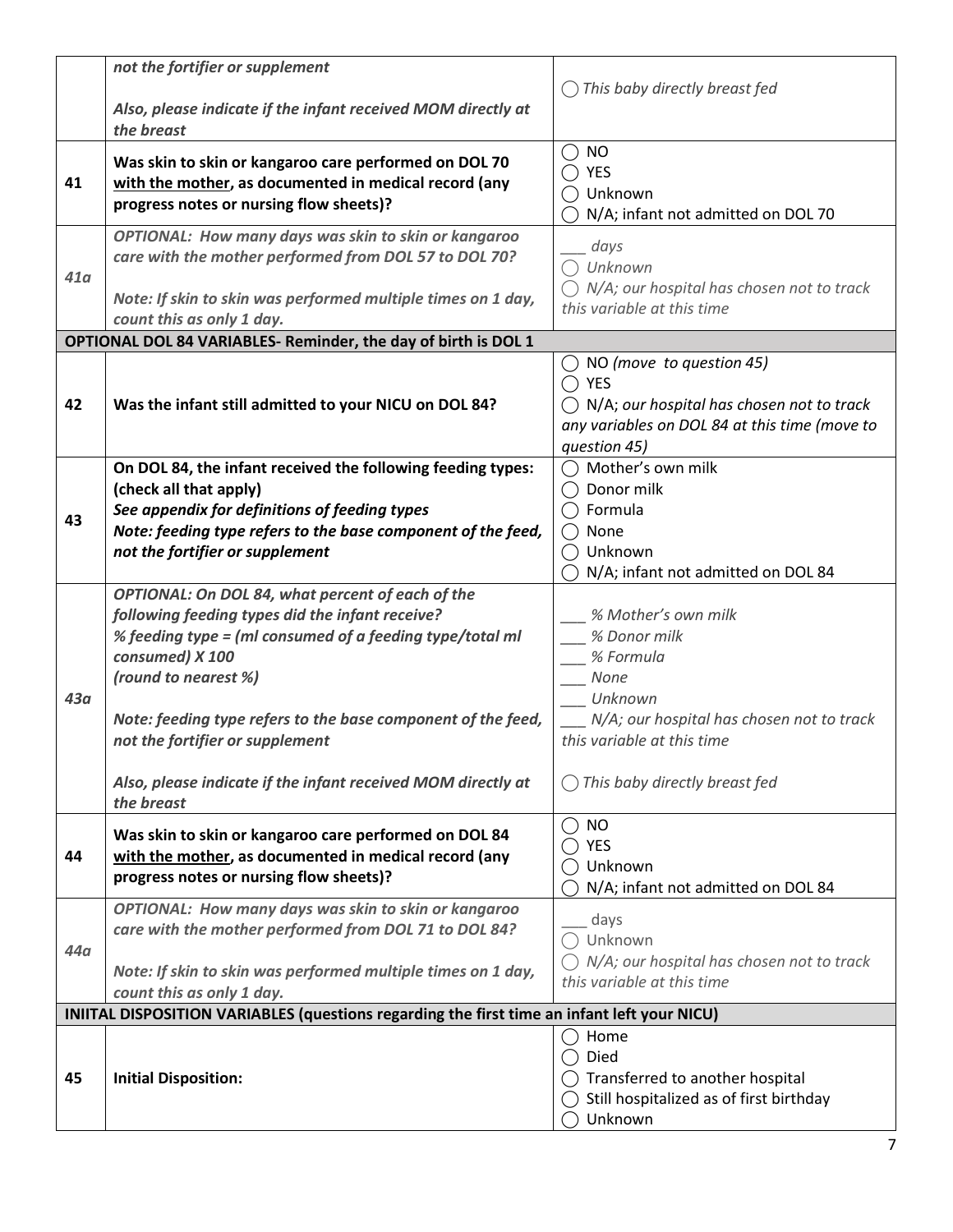| 46              | <b>DOL</b> at initial disposition:                              | days                                                      |
|-----------------|-----------------------------------------------------------------|-----------------------------------------------------------|
| 47              | Infant weight at the date of the initial disposition:           | grams                                                     |
|                 | (measured on the day of initial disposition or previous day)    | Unknown                                                   |
| 48              | Most recent infant length prior to the initial disposition:     | cm to the nearest 0.1 cm                                  |
|                 |                                                                 | Unknown                                                   |
| 49              | Most recent infant head circumference prior to the initial      | cm to the nearest 0.1 cm                                  |
|                 | disposition:                                                    | Unknown                                                   |
|                 | In the 24 hours prior to the initial disposition, the infant    | ◯ Mother's own milk                                       |
|                 | received the following feeding types: (check all that apply)    | Donor milk                                                |
| 50              | See appendix for definitions of feeding types                   | Formula                                                   |
|                 | Note: feeding type refers to the base component of the feed,    | None                                                      |
|                 | not the fortifier or supplement                                 | Unknown                                                   |
|                 | OPTIONAL: In the 24 hrs prior to the initial disposition, what  |                                                           |
|                 | percent of each of the following feeding types did the infant   | % Mother's own milk                                       |
|                 | receive?                                                        | % Donor milk                                              |
|                 | % feeding type = (ml consumed of a feeding type/total ml        | % Formula                                                 |
|                 | consumed) X 100                                                 | None                                                      |
| 50a             | (round to nearest %)                                            | Unknown                                                   |
|                 |                                                                 | N/A; our hospital has chosen not to track                 |
|                 | Note: feeding type refers to the base component of the feed,    | this variable at this time                                |
|                 | not the fortifier or supplement                                 |                                                           |
|                 |                                                                 | This baby directly breast fed                             |
|                 | Also, please indicate if the infant received MOM directly at    |                                                           |
|                 | the breast                                                      |                                                           |
|                 |                                                                 | <b>NO</b><br>( )                                          |
|                 | OPTIONAL: In the 72 hrs prior to the initial disposition, did a | <b>YES</b>                                                |
| 50 <sub>b</sub> | lactation consultant counsel the mother as documented in        | $\bigcap$ Unknown                                         |
|                 | the mother or infant's medical record?                          | $\bigcirc$ N/A; our hospital has chosen not to track      |
|                 |                                                                 | this variable at this time                                |
|                 | <b>HUMAN MILK ELIGIBILITY VARIABLES</b>                         |                                                           |
| 51a             | Was the mother deemed ineligible to provide mother's own        | <b>NO</b><br>( )                                          |
|                 | milk use by the medical team during the hospitalization?        | YES                                                       |
|                 |                                                                 | Unknown                                                   |
| 51b             | If Yes to 51a, at what DOL was the mother was deemed            | days                                                      |
|                 | ineligible to provide mother's own milk?                        | $\bigcap$ Unknown                                         |
| 51c             | If Yes to 51a, for what reason was the mother deemed            | ◯ Recent substance abuse                                  |
|                 | eligible?                                                       | $\bigcirc$ Use of maternal drugs contraindicated with     |
|                 |                                                                 | breastfeeding (i.e. chemotherapy)                         |
|                 |                                                                 | ◯ Maternal HIV                                            |
|                 |                                                                 | $\bigcirc$ Significant social issue where the infant will |
|                 |                                                                 | not go the mother's care following discharge              |
|                 |                                                                 | $\bigcirc$ Other and $\bigcirc$                           |
|                 |                                                                 | ◯ Unknown                                                 |
| 52a             | Was the infant deemed ineligible to receive human milk by       | <b>NO</b><br>$\bigcirc$                                   |
|                 | the medical team during the hospitalization?                    | YES                                                       |
|                 |                                                                 | Unknown                                                   |
| 52b             | If Yes to 52a, at what DOL the infant was deemed ineligible?    | days                                                      |
|                 |                                                                 | Unknown                                                   |
| 52c             | If Yes to 52a, for what reason was the infant deemed            | Presumed milk-protein allergy                             |
|                 | ineligible?                                                     | $\bigcirc$ Poor growth                                    |
|                 |                                                                 | Other                                                     |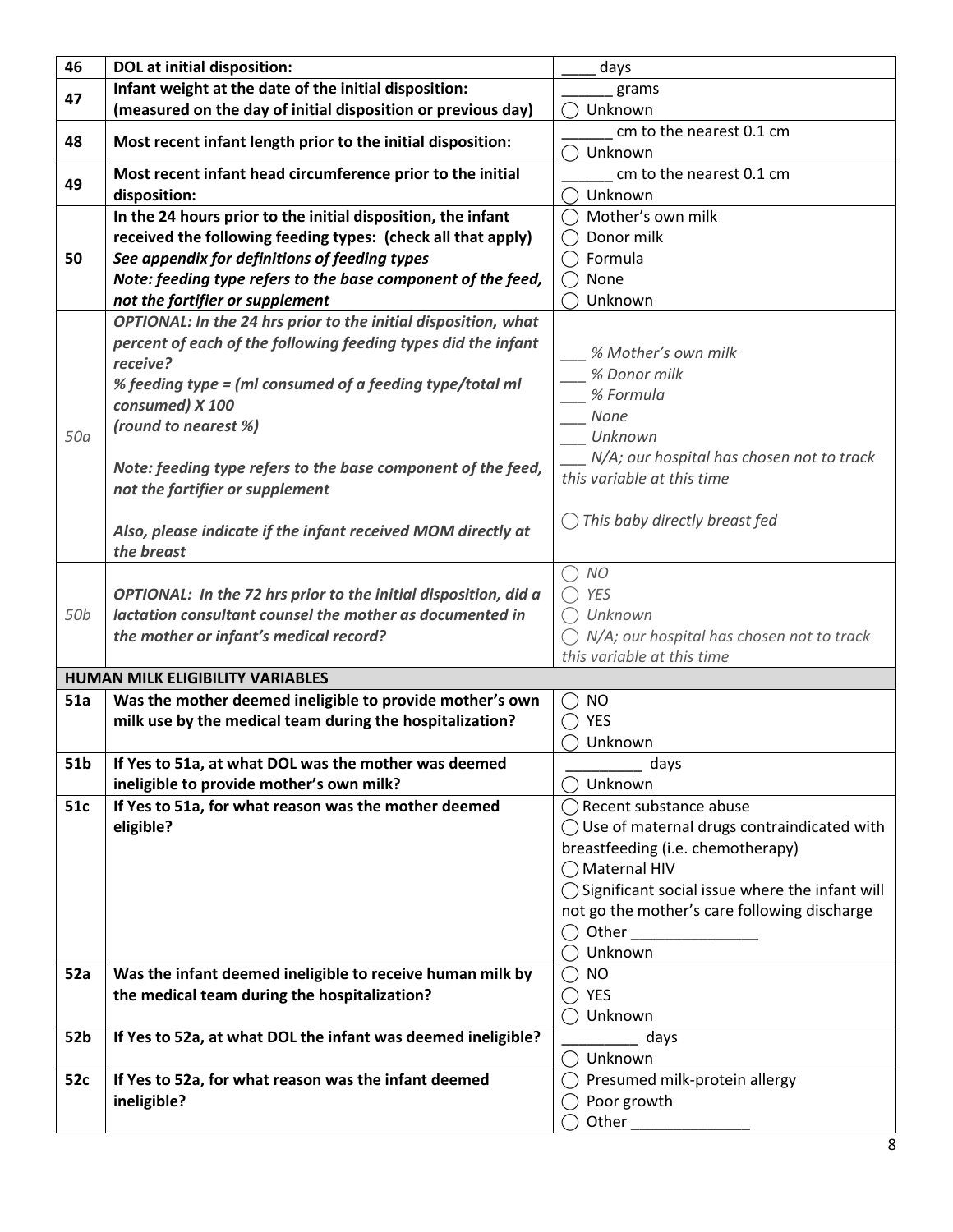|                                                                                                             |                                                                                                           | Unknown                                                |  |  |
|-------------------------------------------------------------------------------------------------------------|-----------------------------------------------------------------------------------------------------------|--------------------------------------------------------|--|--|
| BALACING/IMPACT VARIABLES (VON MEASURES)- Answer based on records from all hospitalizations for this infant |                                                                                                           |                                                        |  |  |
|                                                                                                             |                                                                                                           | NO                                                     |  |  |
| <b>53a</b>                                                                                                  | Any necrotizing enterocolitis (NEC):                                                                      | <b>YES</b>                                             |  |  |
|                                                                                                             | See appendix for detailed VON definitions                                                                 | Unknown                                                |  |  |
|                                                                                                             |                                                                                                           | Your Hospital                                          |  |  |
| 53b                                                                                                         | If Yes to 53a, where did NEC occur?                                                                       | <b>Other Hospital</b>                                  |  |  |
|                                                                                                             |                                                                                                           | <b>Both</b>                                            |  |  |
|                                                                                                             |                                                                                                           | <b>NO</b>                                              |  |  |
| 54a                                                                                                         | Any surgery for NEC, suspected NEC, or bowel Perforation:                                                 | <b>YES</b>                                             |  |  |
|                                                                                                             | See appendix for detailed VON definitions                                                                 | Unknown                                                |  |  |
|                                                                                                             |                                                                                                           | $\bigcirc$ Your Hospital                               |  |  |
| 54b                                                                                                         | If Yes to 54a, what was the location of surgery?                                                          | <b>Other Hospital</b>                                  |  |  |
|                                                                                                             |                                                                                                           | Both                                                   |  |  |
|                                                                                                             |                                                                                                           | <b>NO</b>                                              |  |  |
|                                                                                                             | Any bacterial pathogen after day 3:                                                                       | YES                                                    |  |  |
| 55a                                                                                                         | See appendix for detailed VON definitions                                                                 | N/A; infant not admitted after DOL 3                   |  |  |
|                                                                                                             |                                                                                                           | Unknown                                                |  |  |
|                                                                                                             |                                                                                                           | $\bigcirc$ Your Hospital                               |  |  |
| 55b                                                                                                         | If Yes to 53a, where did the bacterial pathogen after day 3                                               | <b>Other Hospital</b>                                  |  |  |
|                                                                                                             | occur?                                                                                                    | <b>Both</b>                                            |  |  |
|                                                                                                             |                                                                                                           | <b>NO</b><br>$($ )                                     |  |  |
|                                                                                                             | Any coagulase negative staph after day 3:<br>See appendix for detailed VON definitions                    | <b>YES</b>                                             |  |  |
| <b>56a</b>                                                                                                  |                                                                                                           | N/A; infant not admitted after DOL 3                   |  |  |
|                                                                                                             |                                                                                                           | Unknown                                                |  |  |
|                                                                                                             |                                                                                                           | Your Hospital                                          |  |  |
| 56b                                                                                                         | If Yes to 56a, where did the coagulase negative staph after                                               | <b>Other Hospital</b>                                  |  |  |
|                                                                                                             | day 3 occur?                                                                                              | <b>Both</b>                                            |  |  |
|                                                                                                             |                                                                                                           | <b>NO</b><br>$($ )                                     |  |  |
|                                                                                                             | Any fungal infection after day 3:                                                                         | <b>YES</b>                                             |  |  |
| 57a                                                                                                         | See appendix for detailed VON definitions                                                                 | N/A; infant not admitted after DOL 3                   |  |  |
|                                                                                                             |                                                                                                           | Unknown                                                |  |  |
|                                                                                                             |                                                                                                           | Your Hospital                                          |  |  |
| 57b                                                                                                         | If Yes to 57a, where did the fungal infection after day 3                                                 | <b>Other Hospital</b>                                  |  |  |
|                                                                                                             | occur?                                                                                                    | <b>Both</b>                                            |  |  |
|                                                                                                             | TRANSFER VARIABLES (VON MEASURES)- Complete only if the infant was transferred at the initial disposition |                                                        |  |  |
|                                                                                                             |                                                                                                           | Other level 3 NICU                                     |  |  |
|                                                                                                             | If "transferred" on question 45, what type of hospital was                                                | Level 2 NICU                                           |  |  |
| 58                                                                                                          | the infant transferred to?                                                                                | <b>Rehabilitation Facility</b>                         |  |  |
|                                                                                                             |                                                                                                           | Other                                                  |  |  |
|                                                                                                             |                                                                                                           | Home                                                   |  |  |
|                                                                                                             |                                                                                                           | Died                                                   |  |  |
|                                                                                                             |                                                                                                           | $\bigcirc$ Transferred again to another hospital       |  |  |
| 59                                                                                                          | What was the disposition after transfer?                                                                  | $\bigcirc$ Readmitted to any location in your hospital |  |  |
|                                                                                                             |                                                                                                           | Still hospitalized as of first birthday                |  |  |
|                                                                                                             |                                                                                                           | Unknown                                                |  |  |
|                                                                                                             |                                                                                                           | days                                                   |  |  |
| 60                                                                                                          | What was the DOL at the disposition after transfer                                                        | Unknown                                                |  |  |
|                                                                                                             | READMISSION VARIABLES (mostly VON MEASURES)- Complete only if the infant was readmitted to your hospital  |                                                        |  |  |
| after transfer to another hospital per question 58                                                          |                                                                                                           |                                                        |  |  |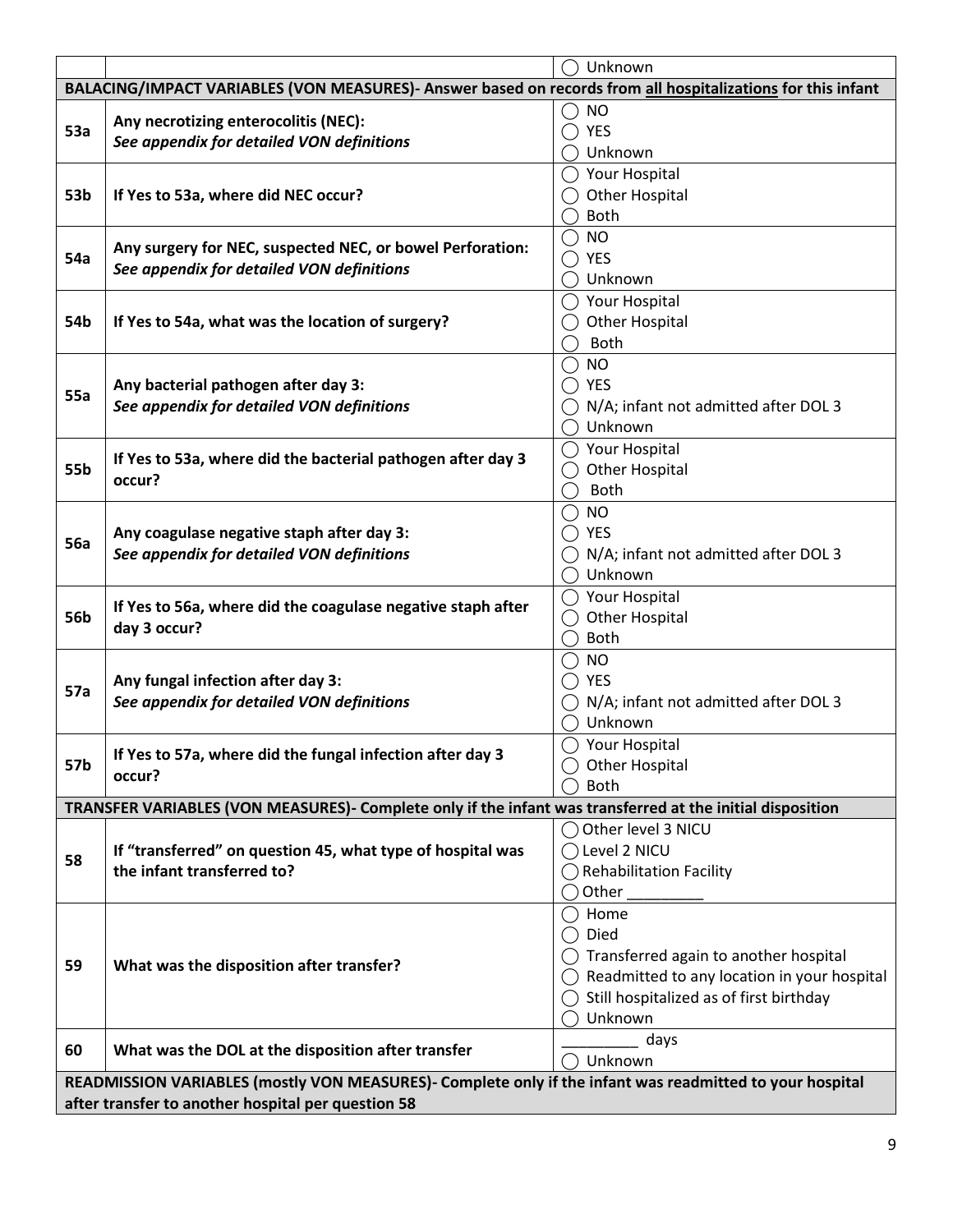| 61  | DOL when the infant was readmitted:                          | days                                             |
|-----|--------------------------------------------------------------|--------------------------------------------------|
|     |                                                              | Unknown                                          |
|     |                                                              | Home                                             |
| 62  | <b>Disposition after readmission:</b>                        | Died                                             |
|     |                                                              | $\bigcirc$ Transferred again to another hospital |
|     |                                                              | Still hospitalized as of first birthday          |
|     |                                                              | Unknown                                          |
|     |                                                              | days                                             |
| 63  | DOL at the disposition after readmission:                    | Unknown                                          |
| 64  | Infant weight at the date of the disposition after           |                                                  |
|     | readmission:                                                 | grams                                            |
|     | (measured the day of disposition after readmission or        | Unknown                                          |
|     | previous day)                                                |                                                  |
| 65  | Most recent infant length prior to disposition after         | cm to the nearest 0.1 cm                         |
|     | readmission                                                  | Unknown                                          |
| 66  | Most recent infant head circumference prior to disposition   | cm to the nearest 0.1 cm                         |
|     | after readmission                                            | Unknown                                          |
| 67  | In the 24 hours prior to the disposition following           | Mother's own milk                                |
|     | readmission, the infant received the following feeding       | Donor milk                                       |
|     | types: (check all that apply)                                | Formula                                          |
|     | See appendix for definitions of feeding types                | None                                             |
|     | Note: feeding type refers to the base component of the feed, | ◯ Unknown                                        |
|     | not the fortifier or supplement                              |                                                  |
|     | OPTIONAL: In the 24 hrs prior to the disposition after       |                                                  |
|     | readmission, what percent of each of the following feeding   | % Mother's own milk                              |
|     | types did the infant receive?                                | % Donor milk                                     |
|     | % feeding type = (ml consumed of a feeding type/total ml     | % Formula                                        |
| 67a | consumed) X 100                                              | None                                             |
|     | (round to nearest %                                          | Unknown                                          |
|     |                                                              | N/A; our hospital has chosen not to track        |
|     | Note: feeding type refers to the base component of the feed, | this variable at this time                       |
|     | not the fortifier or supplement                              |                                                  |
|     |                                                              |                                                  |
|     | Also, please indicate if the infant received MOM directly at | $\bigcap$ This baby directly breast fed          |
|     | the breast                                                   |                                                  |
| 67b |                                                              | $\bigcirc$ NO                                    |
|     | OPTIONAL: In the 72 hrs prior to the disposition after       | YES                                              |
|     | readmission, did a lactation consultant counsel the mother   | Unknown                                          |
|     | as documented in the mother or infant's medical record?      | N/A; our hospital has chosen not to track        |
|     |                                                              | this variable at this time                       |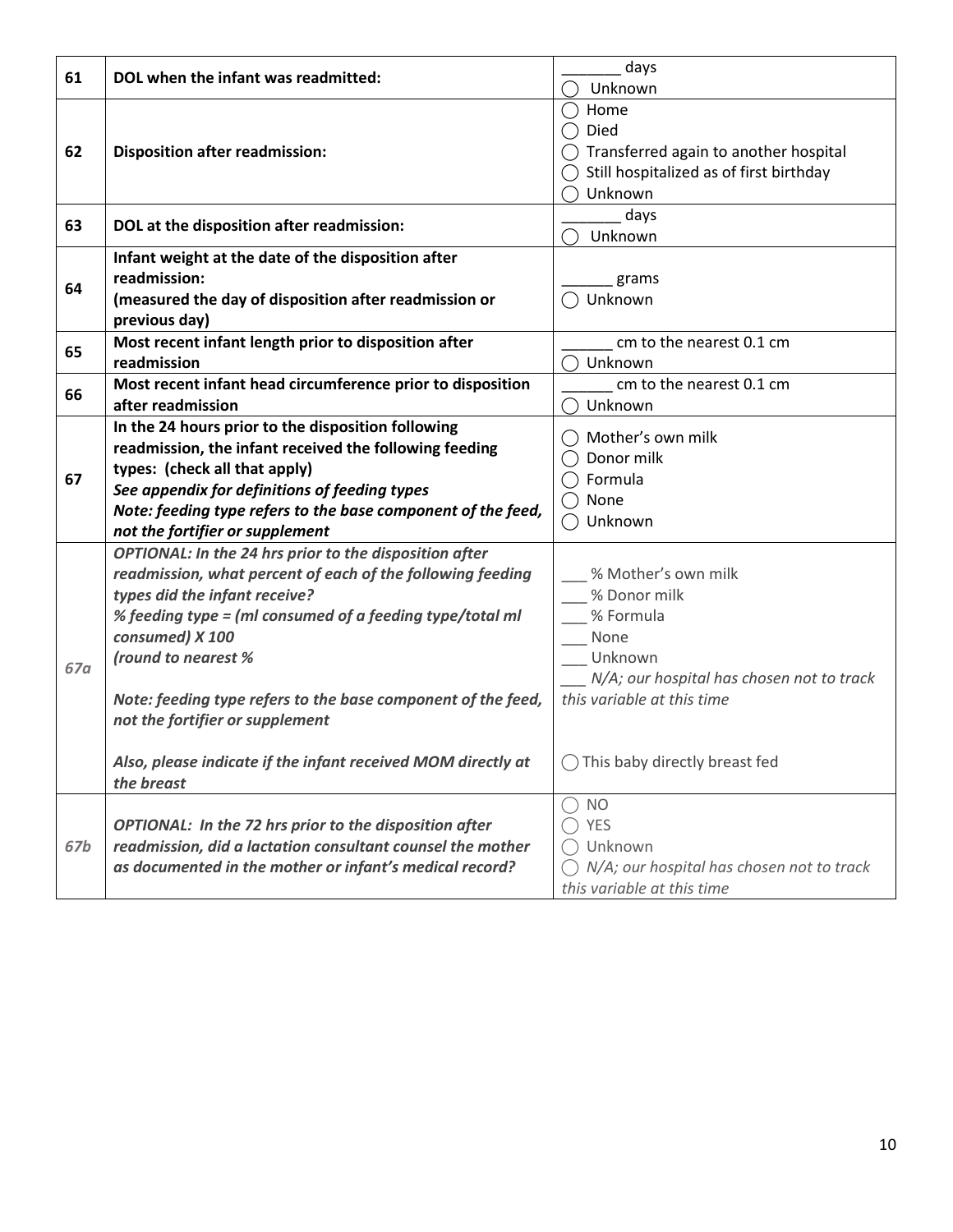# **Appendix**

# **1) Feeding Types:**

- a. Answer "Mother's own milk" if the infant received any mothers' own milk, with or without any kind of fortifier, via oral care, or enterally.
- b. Answer "Donor milk" if the infant received any donor milk, with or without any kind of fortifier, via oral care, or enterally.
- c. Answer "Formula" if the infant received any kind of formula as the base component of the feeding (i.e., if an infant received mother's' own milk as the base of all feedings, with cows' milk HMF, this does NOT count as formula).
- d. Answer "None" if the infant was not receiving any enteral feedings (NPO), only receiving enteral sterile water or glucose water.

## **2) Any Necrotizing Enterocolitis:**

- a. Answer "Yes" if the infant had NEC diagnosed at surgery, at postmortem examination or clinically and radiographically using the following criteria:
	- i. At least one of the following clinical signs present:
		- 1. Bilious gastric aspirate or emesis
		- 2. Abdominal distension
		- 3. Occult or gross blood in stool (no fissure)

### **AND**

- ii. At least one of the following radiographic findings present:
	- 1. Pneumatosis intestinalis
	- 2. Hepato-biliary gas
	- 3. Pneumoperitoneum
- b. Answer "No" if the infant did not satisfy the above definition of NEC.

### NOTES:

• Infants who satisfy the definition of Necrotizing Enterocolitis above but are found at surgery or post-mortem examination for that episode to have a "Focal Intestinal Perforation" should NOT be coded as having NEC.

## **3) NEC Surgery:**

- a. Answer **"Yes"** if one or more of the following procedures: laparotomy, laparoscopy, bowel resection or intraperitoneal drain placement was performed for necrotizing enterocolitis, suspected necrotizing enterocolitis, or bowel perforation.
- b. Answer **"No"** if none of the following procedures: laparotomy, laparoscopy, bowel resection or intraperitoneal drain placement was performed for necrotizing enterocolitis, suspected necrotizing enterocolitis, or bowel perforation.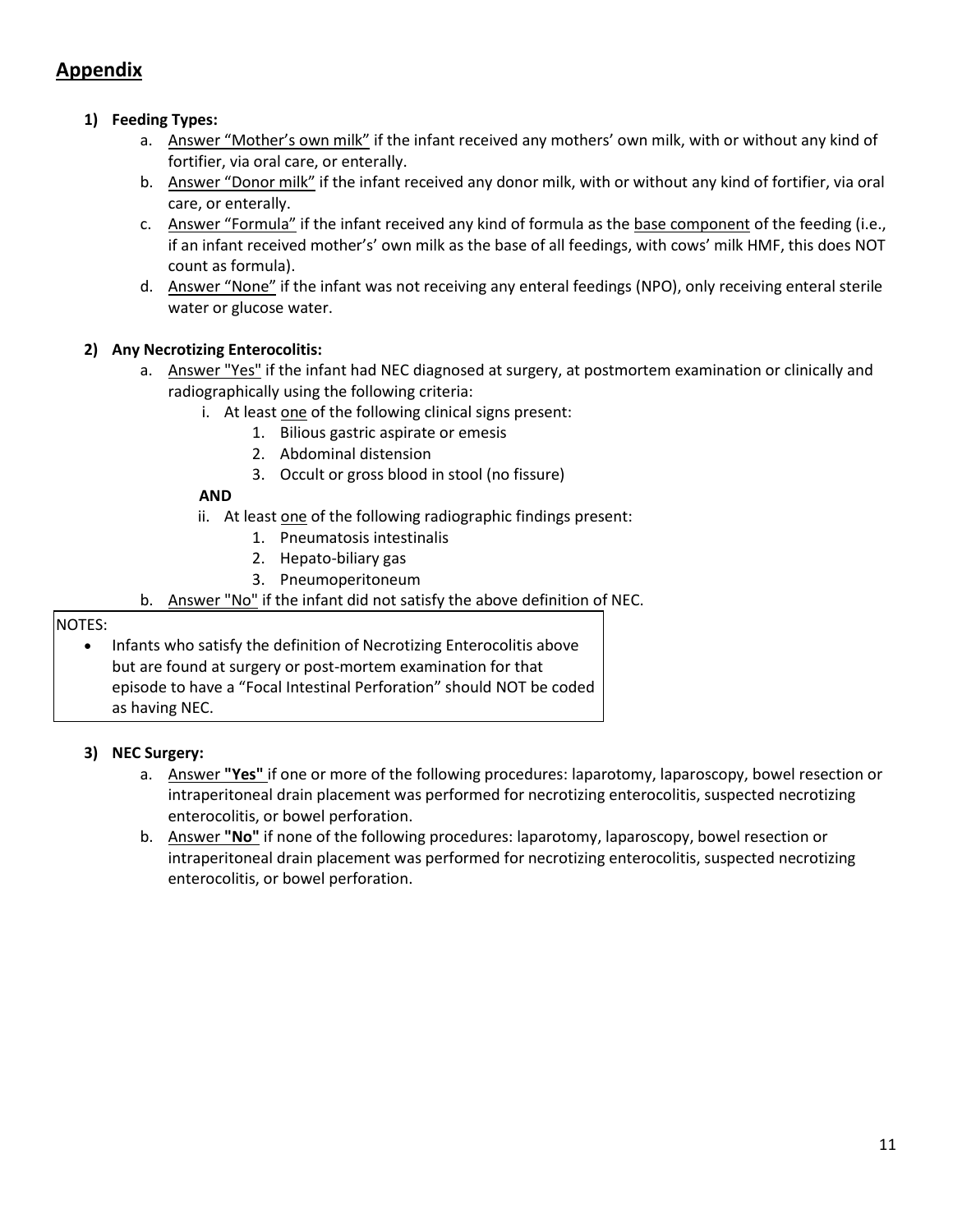### **NOTES:**

|           | If Surgery for NEC, Suspected NEC, or Bowel Perforation is answered<br>"Yes", at least one of the following surgery codes must be entered in |
|-----------|----------------------------------------------------------------------------------------------------------------------------------------------|
|           | the Surgery Codes item:                                                                                                                      |
|           | S302 Laparoscopy                                                                                                                             |
|           | S303 Laparotomy                                                                                                                              |
|           | S307 Jejunostomy, ileostomy, enterostomy or colostomy for intestinal                                                                         |
|           | diversion                                                                                                                                    |
|           | S308 Small bowel resection                                                                                                                   |
|           | S309 Large bowel resection                                                                                                                   |
|           | S333 Primary peritoneal drainage for NEC, suspected NEC or intestinal<br>perforation.                                                        |
| $\bullet$ | Surgery Codes are listed in Appendix D of the Manual of Operations,                                                                          |
|           | Part 2.                                                                                                                                      |

### **Stipulated VON instructions for Any Late infection: #4-6:**

### **NOTES:**

Each of the late infection items is based on whether the infant had the infection *after* Day 3 of life. The three late infection items are not applicable if:

- The infant is discharged home or dies on or before Day 3, or
- The infant is transferred from your center to another hospital on or before Day 3 and either,
- Is not readmitted to your center before discharge home, death or first birthday, or
- Is transferred a second time on or before Day 3.

Otherwise the item is applicable.

### **4) Pathogen after day 3:**

- a. Answer **"Yes"** if the item is applicable based on the Late Infection Applicability Criteria and a bacterial pathogen from the Bacterial Pathogens List is recovered from a blood and/or cerebral spinal fluid culture obtained after Day 3 of life.
- b. Answer **"No"** if the item is applicable based on the Late Infection Applicability Criteria and a bacterial pathogen from the Bacterial Pathogens List is not recovered from a blood and/or cerebral spinal fluid culture obtained after Day 3 of life.
- c. Answer **"N/A"** if the item is not applicable based on the Late Infection Applicability Criteria.

#### **NOTES:**

- If a bacterial pathogen and a coagulase negative staph are recovered during the same sepsis workup performed after Day 3, answer **"Yes"** to only "Bacterial Pathogen" for that episode.
- If a bacterial pathogen is recovered during one episode of sepsis after Day 3, and coagulase negative staphylococcus is recovered during another episode of sepsis after Day 3 (associated with the three clinical criteria for coagulase negative staph), answer **"Yes"** to both "Bacterial Pathogen" and "Coagulase Negative Staph".
- Bacterial Pathogens are listed in Appendix B of the Manual of Operations, Part 2.

## 5) **Any coagulase negative staph after day 3:**

a. Answer **"Yes"** if the item is applicable based on the Late Infection Applicability Criteria and the infant has *all three* (3) of the following after Day 3 of life: